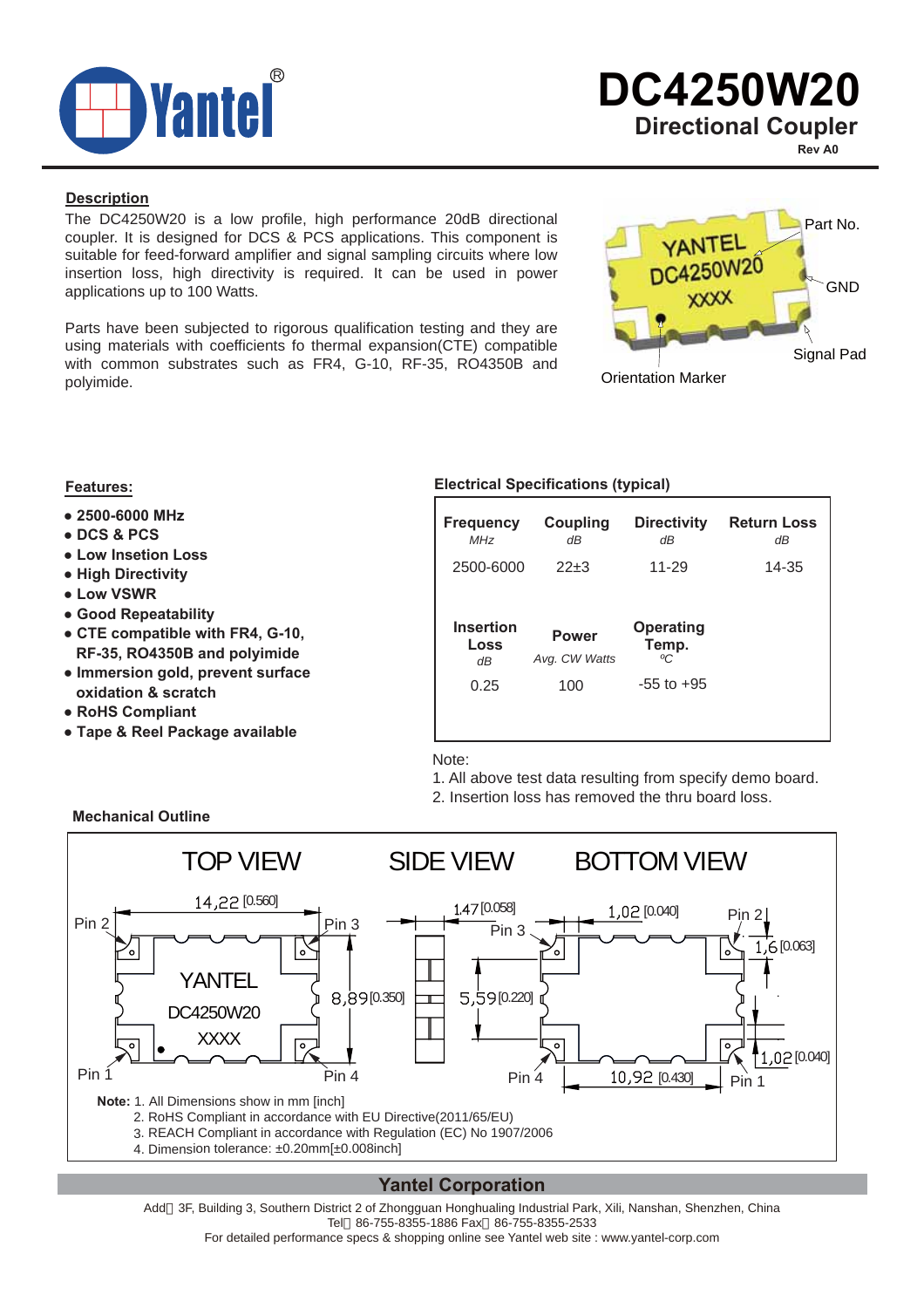

#### **Directional Coupler Pin Configuration**

The DC4250W20 has an orientation marker to denote Pin1. Once port one has been identified the other ports are known automatically. Please see the chart below for clarification:



#### **Typical Performance Data (@25 )**

| Frequency | Coupling | Transmission | Insertion<br>Loss | Directivity | Return Loss(dB) |                 |          |          |  |
|-----------|----------|--------------|-------------------|-------------|-----------------|-----------------|----------|----------|--|
| (MHz)     | (dB)     | (dB)         | (dB)              | (dB)        | S11             | S <sub>22</sub> | S33      | S44      |  |
| 2500      | $-21.73$ | $-0.01$      | $-0.02$           | $-22.76$    | $-26.01$        | $-26.09$        | $-28.21$ | $-25.75$ |  |
| 2675      | $-21.43$ | $-0.06$      | $-0.03$           | $-23.00$    | $-24.60$        | $-26.87$        | $-27.80$ | $-23.67$ |  |
| 2850      | $-21.30$ | $-0.06$      | $-0.03$           | $-24.63$    | $-23.65$        | $-29.48$        | $-28.01$ | $-23.13$ |  |
| 3025      | $-21.10$ | $-0.16$      | $-0.13$           | $-27.06$    | $-22.81$        | $-32.95$        | $-28.52$ | $-22.96$ |  |
| 3200      | $-20.99$ | $-0.18$      | $-0.14$           | $-29.30$    | $-22.40$        | $-33.19$        | $-29.99$ | $-22.65$ |  |
| 3375      | $-20.90$ | $-0.11$      | $-0.07$           | $-29.26$    | $-22.69$        | $-32.87$        | $-31.70$ | $-23.78$ |  |
| 3550      | $-20.68$ | $-0.14$      | $-0.10$           | $-28.27$    | $-23.25$        | $-32.75$        | $-33.90$ | $-23.91$ |  |
| 3725      | $-20.58$ | $-0.11$      | $-0.07$           | $-26.92$    | $-24.38$        | $-33.99$        | $-35.73$ | $-25.48$ |  |
| 3900      | $-20.72$ | $-0.15$      | $-0.11$           | $-25.90$    | $-25.59$        | $-32.40$        | $-33.26$ | $-26.75$ |  |
| 4075      | $-20.74$ | $-0.14$      | $-0.10$           | $-23.68$    | $-25.72$        | $-31.80$        | $-29.55$ | $-27.11$ |  |
| 4250      | $-20.88$ | $-0.08$      | $-0.04$           | $-21.39$    | $-25.09$        | $-30.28$        | $-26.62$ | $-26.74$ |  |
| 4425      | $-20.74$ | $-0.06$      | $-0.02$           | $-19.41$    | $-23.55$        | $-26.99$        | $-24.69$ | $-23.68$ |  |
| 4600      | $-20.98$ | $-0.10$      | $-0.06$           | $-18.29$    | $-22.27$        | $-22.53$        | $-23.05$ | $-22.58$ |  |
| 4775      | $-21.36$ | $-0.16$      | $-0.13$           | $-17.42$    | $-21.87$        | $-19.55$        | $-22.23$ | $-20.56$ |  |
| 4950      | $-21.65$ | $-0.21$      | $-0.04$           | $-15.78$    | $-21.56$        | $-18.04$        | $-22.09$ | $-19.11$ |  |
| 5125      | $-21.84$ | $-0.06$      | $-0.03$           | $-14.85$    | $-20.94$        | $-16.62$        | $-22.77$ | $-18.73$ |  |
| 5300      | $-22.21$ | $-0.04$      | $-0.04$           | $-15.01$    | $-21.24$        | $-14.94$        | $-25.03$ | $-17.63$ |  |
| 5475      | $-22.82$ | $-0.14$      | $-0.06$           | $-15.10$    | $-20.56$        | $-14.76$        | $-32.56$ | $-18.69$ |  |
| 5650      | $-23.05$ | $-0.09$      | $-0.07$           | $-14.23$    | $-19.68$        | $-14.70$        | $-29.68$ | $-18.57$ |  |
| 5825      | $-23.68$ | $-0.05$      | $-0.03$           | $-13.49$    | $-19.07$        | $-14.37$        | $-18.78$ | $-19.99$ |  |
| 6000      | $-24.23$ | $-0.27$      | $-0.25$           | $-13.88$    | $-18.92$        | $-15.27$        | $-16.16$ | $-22.42$ |  |

### **Yantel Corporation**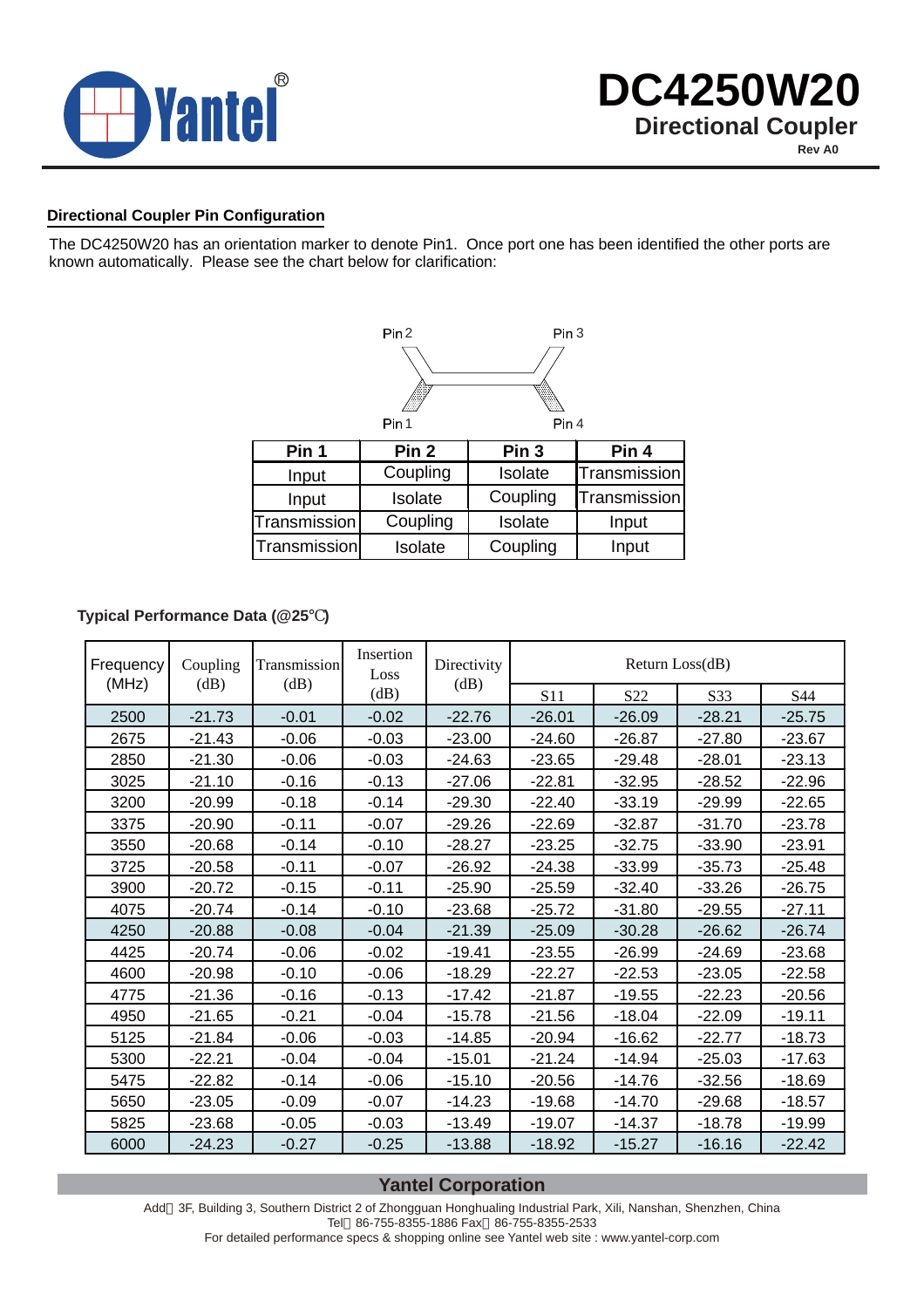

# **DC4250W20 Directional Coupler**

**Rev A0**

### **Typical Performance ( -55°C, 25°C, 95°C, 125°C : 2500-6000 MHz)**



#### **Yantel Corporation**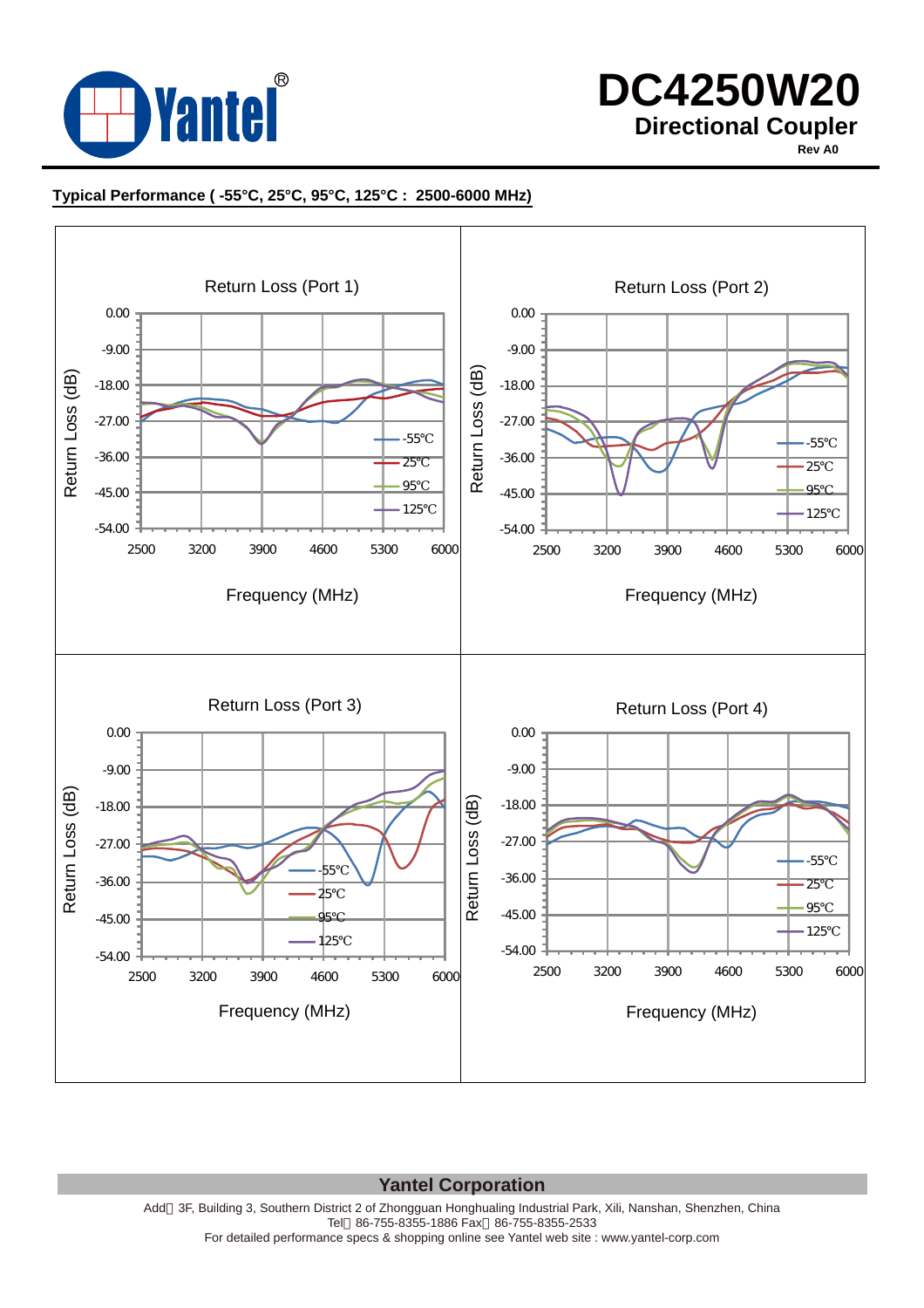

# **DC4250W20 Directional Coupler**

**Rev A0**

#### **Typical Performance ( -55°C, 25°C, 95°C, 125°C : 2500-6000 MHz)**



**Yantel Corporation**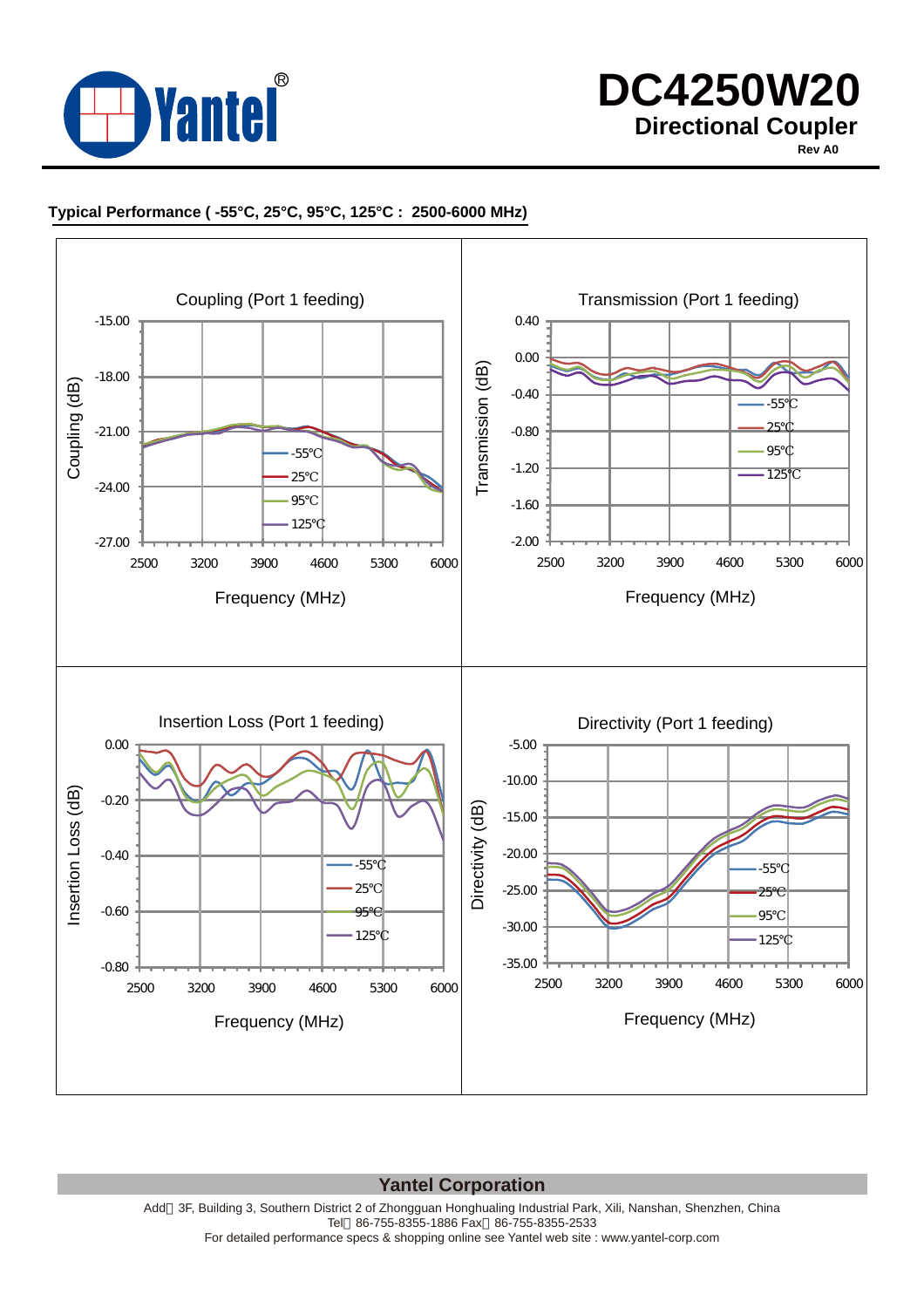

#### **Description of Measured Specifications**

| <b>Parameter</b>      | <b>Description</b>                                                                               |
|-----------------------|--------------------------------------------------------------------------------------------------|
| <b>VSWR</b>           | Voltage standing wave ratio, the impedance match to 50<br>the ideal value is 1:1.                |
| <b>Return Loss</b>    | Loss of signal power resulting from the reflection caused by discontinuity of transmission line. |
| <b>Insertion Loss</b> | The input power divided by sum of power at the coupling port & transmission port.                |
| Coupling              | The input power divided by the power at coupling port.                                           |
| <b>Transmission</b>   | The input power divided by the power at transmission port.                                       |
| <b>Directivity</b>    | The power at the coupling port divided by the power at the isolated.                             |

#### **Test Method**

- 1. Calibrating your vector network analyzer.
- 2. Connect the VNA 4 Port to DUT respectively.
- 3. Measure the data of coupling through port 1 to port 4(S41).
- 4. Measure the data of transmission through port 1 to port 2(S21).
- 5. Measure the data of isolation through port 1 to port 3(S31).
- 6. Measure the data of return loss port 1, port 2, port 3 & port 4.
- 7. According to the above data to calculate insertion loss, directivity.

#### Note:

1. When calculating insertion loss at room termperature,

 coupling & transmission data both need remove demo board loss. Please see demo board loss data below the table :



### **Yantel Corporation**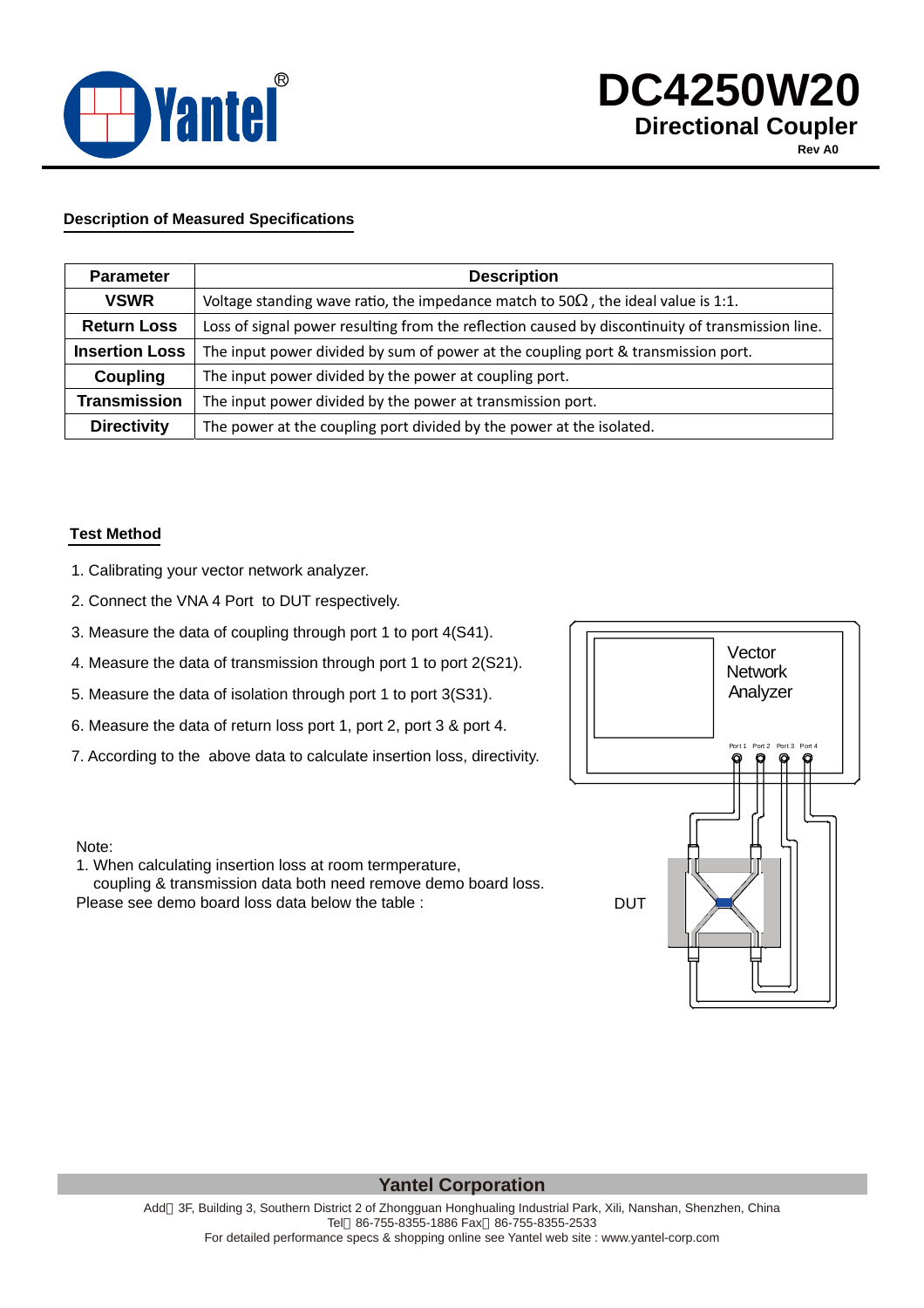

#### **Recommended PCB Layout**



NOTE:

- 1. 50Ω line width is shown above designing from Rogers 5880 dieletric thickness 0.5mm; copper 1 OZ
- 2. Bottom side of the PCB is continuous ground plane.
- 3. All dimensions shown in mm[inch].

#### **Reflow Profile**



**Yantel Corporation**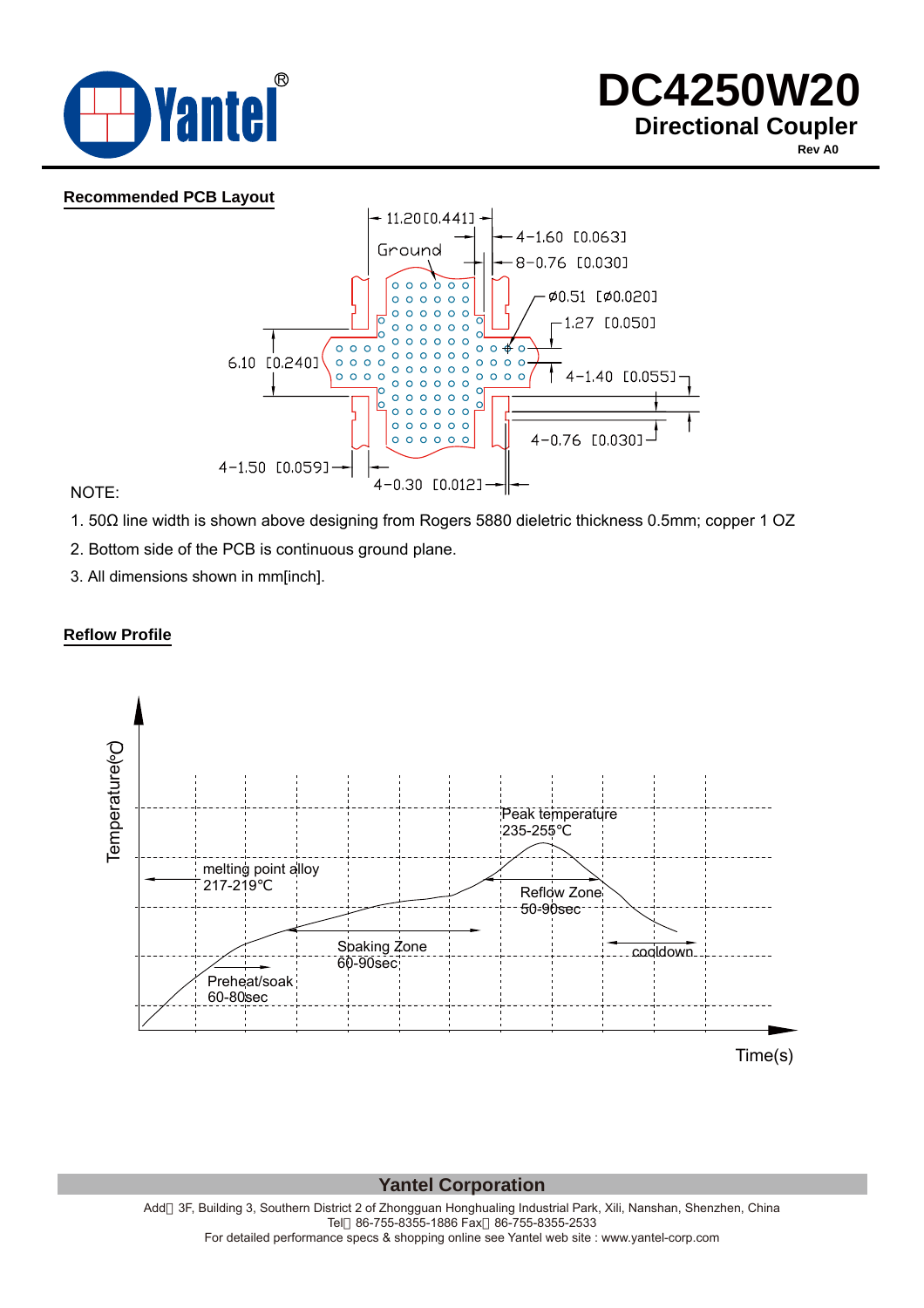

### **Tape and Reel Drawing**

F



|                                                                                                                                                                                                                                                                                                                                                                                                                                        | <b>ITEM</b>                                                                  | W I | $AO$ BO $KO$ P |  |  | D   D1   P0   P2 |  |       |                |     |
|----------------------------------------------------------------------------------------------------------------------------------------------------------------------------------------------------------------------------------------------------------------------------------------------------------------------------------------------------------------------------------------------------------------------------------------|------------------------------------------------------------------------------|-----|----------------|--|--|------------------|--|-------|----------------|-----|
|                                                                                                                                                                                                                                                                                                                                                                                                                                        | $\vert$ (mm) 24.00 9.30 14.70 2.40 12.00 11.50 1.75 1.50 1.50 4.00 2.00 0.30 |     |                |  |  |                  |  |       | W <sub>R</sub> | P/R |
| <b>DIM</b>                                                                                                                                                                                                                                                                                                                                                                                                                             | (inch) 0.945 0.366 0.579 0.094 0.472 0.452 0.069 0.059 0.059 0.157 0.079     |     |                |  |  |                  |  | 0.012 |                |     |
| $\text{\textcolor{red}{\big  TOLE}}\left  \text{(mm)} \right \text{+0.30}\left \text{+0.10}\right \text{+0.10}\left \text{+0.10}\right \text{+0.10}\left \text{+0.10}\right \text{+0.10}\left \text{+0.10}\right \text{+0.10}\left \text{+0.10}\right \text{+0.10}\left \text{+0.10}\right \text{+0.10}\left \text{+0.10}\right \text{+0.10}\left \text{+0.10}\right \text{+0.10}\left \text{+0.10}\right \text{+0.10}\left \text{+0.$ |                                                                              |     |                |  |  |                  |  |       |                |     |

A.10 Sprocket hole pitch cumulative tolerance is 0.2mm.

**DC4250W20**

**Hybrid Coupler 3 dB, 90°** 

**Rev A0**

- B. Carrier camber shall be not more than 1mm
- C. All dimensions meet EIA-418-B requirements.
- D. A0 & B0 measured as indicated.
- E. K0 measured from a place on the inside

bottom of the pocket to top surface of carrier.

- G. Thickness: 0.30±0.05mm
- H. 500 units (maximum) / T&R

|                                                                 |                   |                           | Dimensions         |        |
|-----------------------------------------------------------------|-------------------|---------------------------|--------------------|--------|
| E                                                               |                   | Symbol                    | (mm)               | (inch) |
| $\mathcal{Q}$                                                   |                   | $\ensuremath{\text{W}}$   | $24.5 + 0.4$       | 0.965  |
| Ó                                                               |                   | $\boldsymbol{\mathsf{A}}$ | $177 + 0.5$        | 7.0    |
| æ                                                               | Α<br>$\mathsf{N}$ | ${\bf N}$                 | $63 + 0.3$         | 2.48   |
| €                                                               |                   | $\mathbf T$               | $1.8 + 0.2$        | 0.071  |
| DETAIL2:1                                                       |                   | ${\bf E}$                 | $2.1 \pm 0.3$      | 0.083  |
|                                                                 |                   | ${\bf F}$                 | $10.75 \pm 0.3$    | 0.423  |
|                                                                 | T                 | ${\bf D}$                 | $13.5 + 0.5/- 0.2$ | 0.531  |
| $\Theta$<br>$\mathcal{P}_{\bigotimes_{\mathcal{F}}\mathcal{P}}$ | P<br>ы<br>ы       | lЫ<br>И<br>P.             |                    |        |

**Yantel Corporation**

Add 3F, Building 3, Southern District 2 of Zhongguan Honghualing Industrial Park, Xili, Nanshan, Shenzhen, China Tel 86-755-8355-1886 Fax 86-755-8355-2533 For detailed performance specs & shopping online see Yantel web site : www.yantel-corp.com

## Notice:

W

- - per 100mm through a length of 250mm.
	-
	-
	-

F. Material: PE 100

- 
-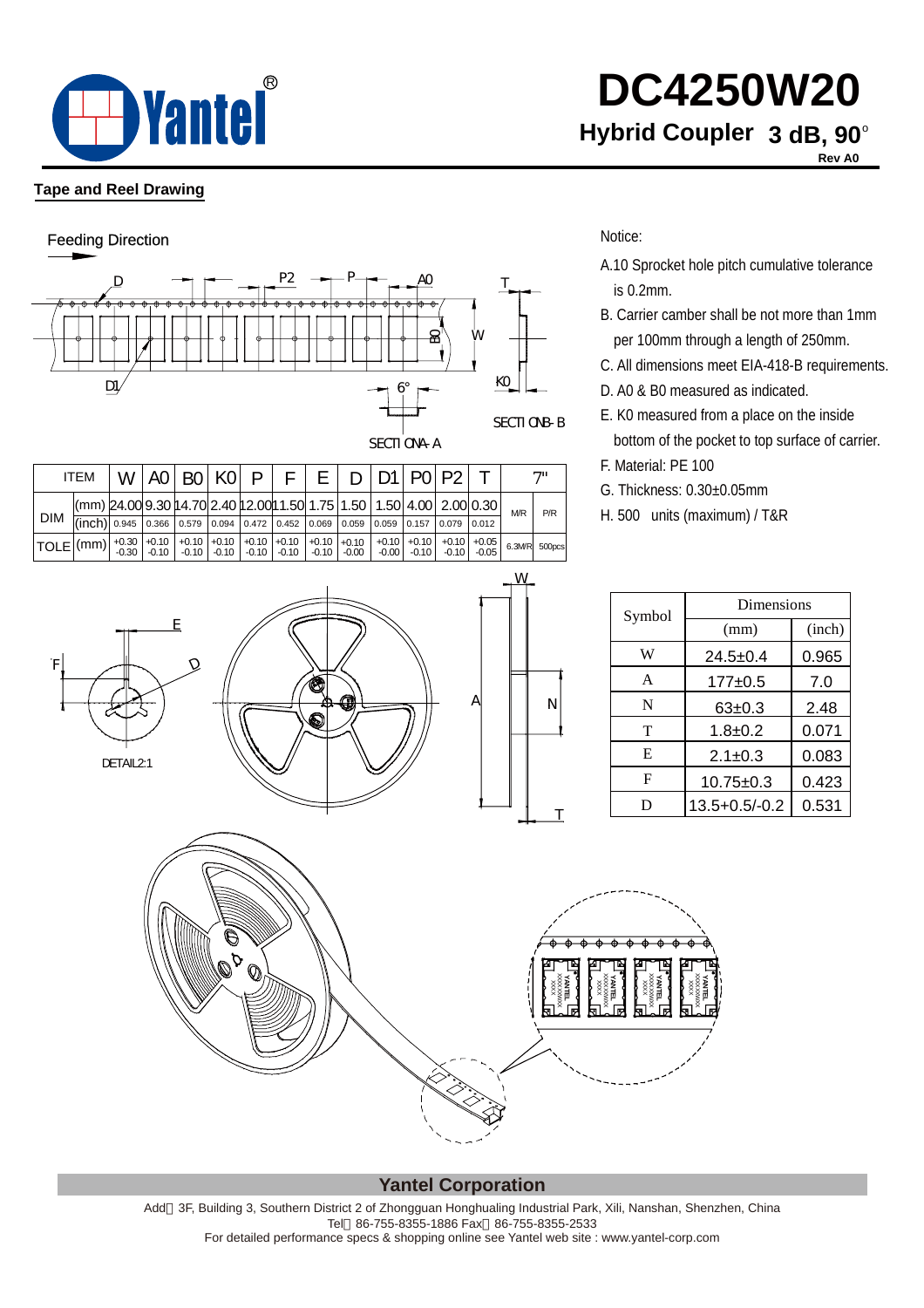

**Rev A0**

#### **Reliability Test Flow**



Add 3F, Building 3, Southern District 2 of Zhongguan Honghualing Industrial Park, Xili, Nanshan, Shenzhen, China Tel 86-755-8355-1886 Fax 86-755-8355-2533

For detailed performance specs & shopping online see Yantel web site : www.yantel-corp.com